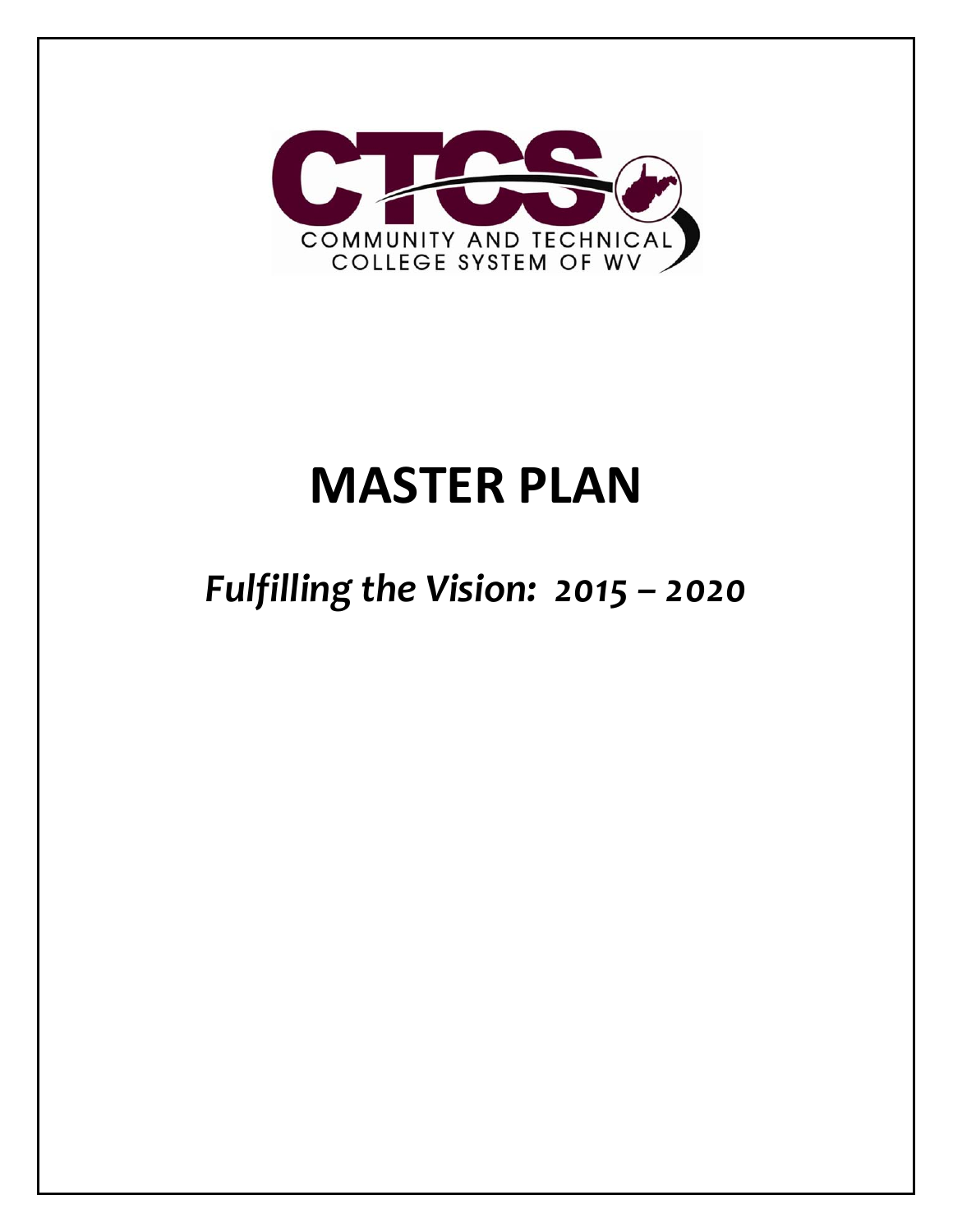## **MASTER PLAN** *Fulfilling the Vision: 2015‐2020*

#### **VISION**

The Community and Technical College System of West Virginia will be a globally and nationally competitive system that is the 'first choice' for workforce development and provides affordable access to postsecondary education. The Community and Technical College System will be an entrepreneurial, *comprehensive* community and technical college *system* comprised of responsive, collaborative, and innovative colleges with the flexibility to meet the education and training needs of West Virginia's students and employers. The System will commit to:

- Being futuristic, strategic, and innovative in its planning and program delivery;
- Providing proactive and responsive services to business and industry;
- Increasing the educational attainment of West Virginia's citizens and providing life‐long learning opportunities that are accessible and customer driven;
- Delivering programs anywhere, anyplace, anytime, by any means or device;
- Celebrating and promoting diversity;
- Utilizing cutting edge technology; and
- Delivering relevant, rigorous and modularized curriculum

#### **MISSION**

The mission of the West Virginia Community and Technical College System is to promote and provide high‐quality, accessible, and responsive education and training opportunities that maximize student learning, improve the standard of living for West Virginians, and contribute to the economic vitality and competitiveness of our state. The Community and Technical College System will:

- Be a comprehensive community and technical college system that offers developmental education, career and technical education, workforce and continuing education and transfer education;
- Be the economic stimulus for business and industry to remain in or relocate to the state because of the education and training with which it equips its citizens to compete in the global economy;
- Produce a world‐class workforce by being the primary provider of adult workforce and technical training; and
- Strategically partner with economic, workforce and community development, K‐12 and the universities to meet the workforce development needs of citizens and businesses.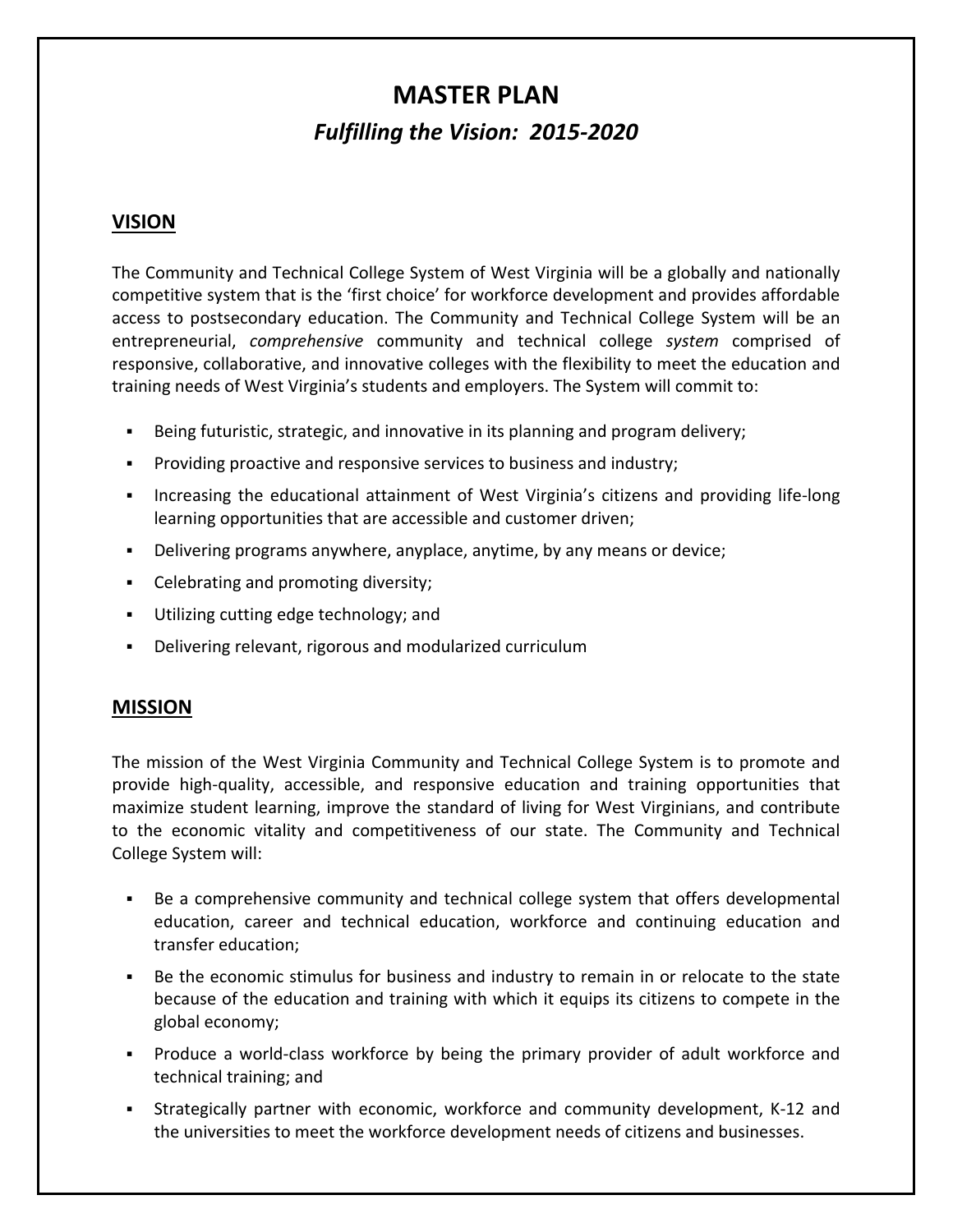**Community and Technical College System of West Virginia**

## **MASTER PLAN** *Fulfilling the Vision: 2015 – 2020*

#### *Introduction*

As the implementation period for the current Community and Technical College System Master Plan – *Meeting the Challenge 2010 ‐ 2015* comes to a close, West Virginia, along with the entire nation, continues to face a challenging future in terms of economic opportunity. Although America has slowly emerged from the recession of 2007, still not enough Americans are completing college to meet the projected job demands into the year 2020.

The West Virginia Community and Technical College System is now charged with responsibility for developing a new five-year master plan that is aligned with the goals and objectives outlined in State Code (§18B‐1D‐3) and commonly cited as *Vision 2020: An Education Blueprint for Two Thousand Twenty.*  The State Legislature's *Vision 2020* emphasizes the vital role that post‐secondary education plays in securing the economic future of West Virginia. For the State to realize its considerable potential in the 21 $^{\rm st}$ Century, higher education must be:

- (1) Competitive in the changing national and global economy
- (2) Accessible and affordable for all citizens, and
- (3) Have the capacity to deliver the programs and services necessary to meet regional and statewide needs.

Specific goals outlined in *Vision 2020* charge community and technical colleges with enhancing state efforts to diversify and expand the economy by focusing available resources on programs which best serve students, provide the greatest opportunity for job creation and retention, and are supportive of emerging high‐technology and knowledge‐ based businesses and industries.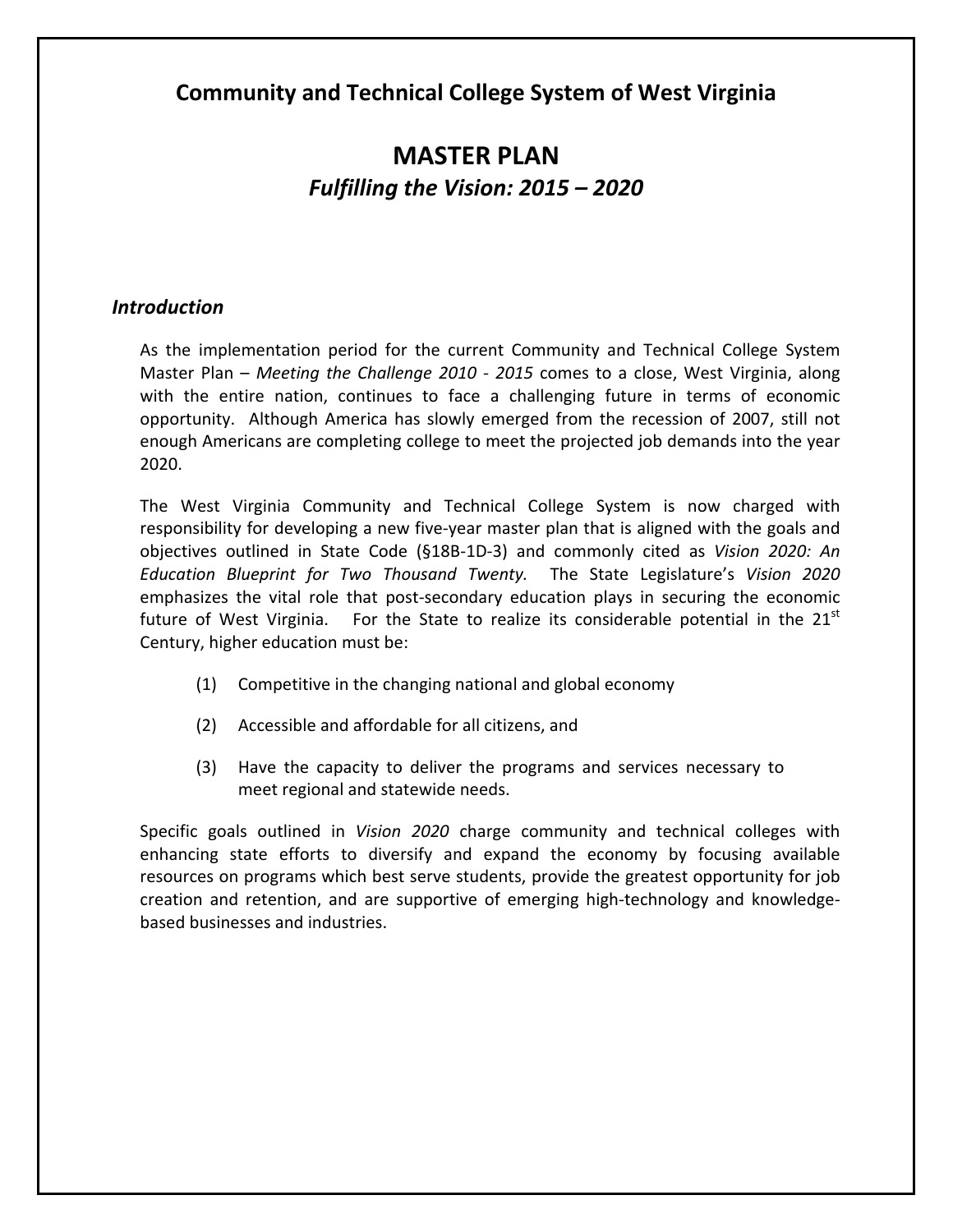#### **National Context**

*Complete to Compete,* a report by the National Governors Association (2010), states that increasing degree completion at America's public colleges and universities is pivotal to the nation's economic competitiveness and long term economic growth. The American Association of Community Colleges (2011) also reports that the United States continues to fall behind other countries in terms of educational attainment and now ranks  $16<sup>th</sup>$  in college completion rates for those age 25 to 34.

A report *Help Wanted: Projections of Jobs and Education Requirements through 2018* and produced by The Georgetown University Center on Education and the Workforce (Carnevale, et al, 2010) states that by the year 2018, nearly two-thirds of all American jobs will require a postsecondary certificate or degree. This same study reports that the United States will need 22 million new college degrees and 4.7 million new workers with post‐secondary certificates by that same year. However, the report also predicts the U.S. will fall short of that number by a least 3 million post-secondary degrees, Associates or higher. This predicted shortage is one of the more recent indicators of how crucial postsecondary education and training has become to the American economy.

#### **State Context**

Similar job projections are applicable to West Virginia. With the emergence of oil and gas, the re-emergence of advanced manufacturing, and the continued growth of the health care sectors, community and technical colleges must respond to the workforce challenge if West Virginia is to capitalize on this unique opportunity to provide West Virginians with the skills they need to move into high wage jobs. The State's focus must remain on student success, student access, developing the required workforce for the  $21<sup>st</sup>$  Century, and securing the resources required to fulfill the mandates of *Vision 2020.*

Rapidly changing economic conditions have exacerbated the challenges of declining enrollment and reduced state funding to support the delivery of high-quality education and training programs already facing the State's community colleges. In addition, the Community and Technical College System faces the ongoing challenge of serving a population where unemployment, other financial issues, and family obligations often negatively impact individual decisions about seeking postsecondary education or training; and, if they do choose to enroll, of completing their program of study. West Virginia's community and technical colleges must continue to find innovative ways of attracting and effectively serving all students, regardless of their life circumstances. These strategies must include providing the academic and support services that promote completion of higher education credentials that will prepare graduates for success not only today but also in tomorrow's economy.

With a highly educated citizenry being essential to economic growth, college completion in West Virginia must continue to increase but must do so at a more rapid rate. Although the institutions of the West Virginia Community and Technical College System have made significant progress in this area, still far too many students fail to complete college credentials.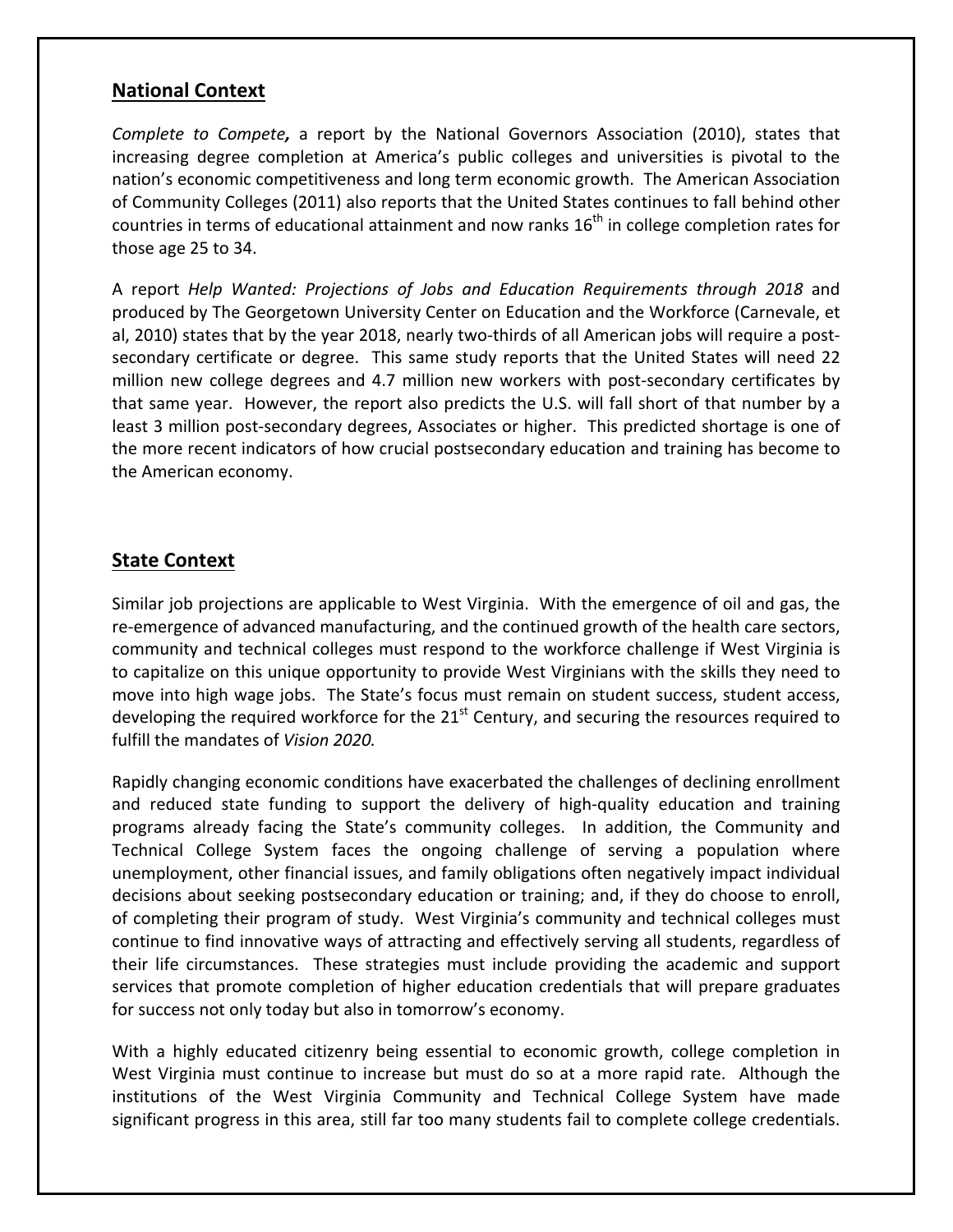To meet the continuing challenge of producing more graduates, the West Virginia Community and Technical College System and its nine member institutions pledge to fulfill the vision by meeting the goals and objectives set forth in this Master Plan, *Fulfilling the Vision: 2015 – 2020.*

#### **Goal 1: STUDENT SUCCESS**

#### *Improve the success of students by increasing college completion.*

Objective 1.1. Increase the number of West Virginians with a college credential.

Objective 1.2. Accelerate the time to degree.

Objective 1.3. Prepare students for success in the workplace.

Objective 1.4. Prepare students for success who transfer to four‐year institutions.

#### **GOAL 2: WORKFORCE**

#### *Meet the workforce demands of employers and enhance economic development efforts in West Virginia.*

Objective 2.1. Meet short‐ and long‐term documented workforce needs of the region.

Objective 2.2. Enhance regional economic development efforts.

Objective 2.3. Provide workplace learning opportunities.

#### **Goal 3: ACCESS**

*Provide access to affordable community and technical college education in all regions of the state.*

Objective 3.1. Maintain access to educational programs.

Objective 3.2. Ensure affordability.

Objective 3.3. Use technology to better serve all regions of the State.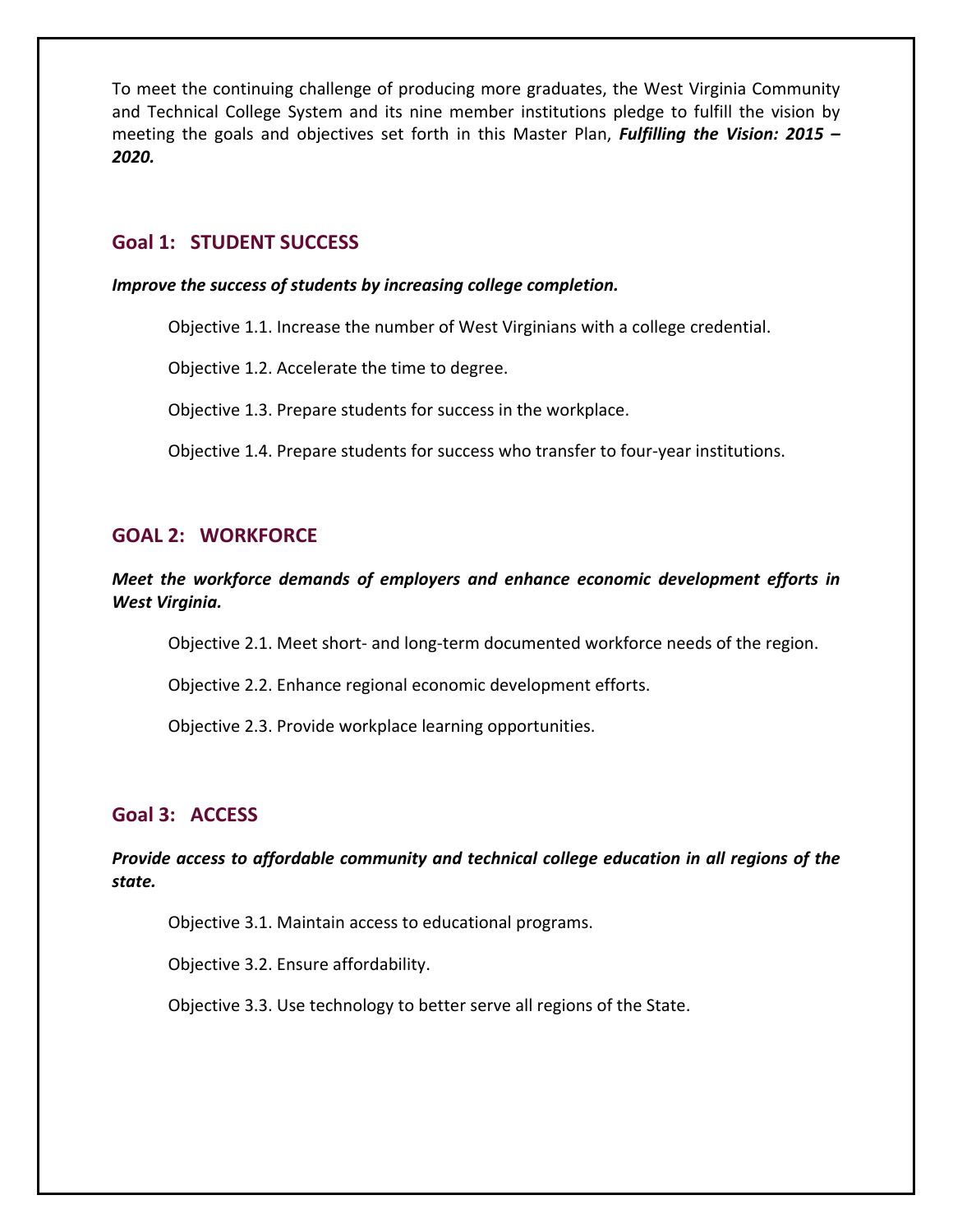#### **Goal 4: RESOURCES**

*Ensure fiscal stability to effectively deliver comprehensive community and technical college education.*

Objective 4.1. Advocate for increased state support.

Objective 4.2. Increase external financial support.

Objective 4.3. Invest in Human Resources.

Objective 4.4. Ensure fiscal stability.

Objective 4.5. Demonstrate a financial commitment to student success.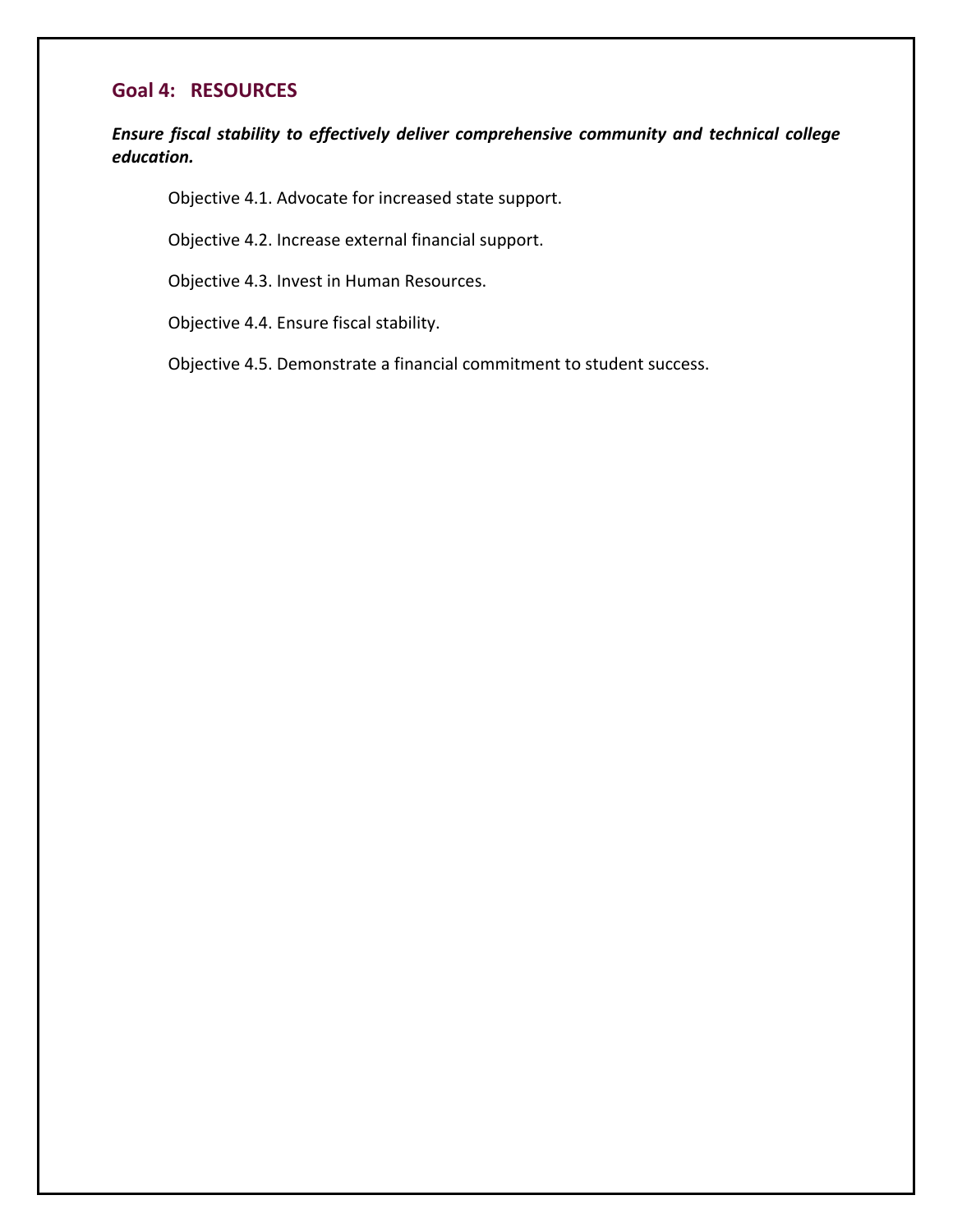#### **Community and Technical College System of West Virginia**

### **MASTER PLAN** *Fulfilling the Vision: 2015 – 2020*

#### **GOAL ONE: STUDENT SUCCESS**

Student success continues to be a primary focus of the West Virginia Community and Technical College System institutions. Students enter community and technical colleges for a variety of reasons and with a variety of goals. For some, the goal is to pursue a particular career field and earn a credential in the form of a skill set certificate, a certificate degree or an associate degree. For others, their intent is to complete some college credit and then transfer to a four‐year institution to complete a degree. However, in many cases, students enroll in a community and technical college without any clear educational goal.

Student success research indicates that students who complete at least one full year of education **and** earn a credential are far more likely to succeed economically. It is also evident from the research that students who are required to spend several semesters in developmental education without earning college credit are highly unlikely to attain a credential. According to 2013 data from *Complete College America*, 69.8 percent of freshmen entering community colleges in West Virginia require remediation. Of all students, only 10.4 percent of them graduate with a credential within 3 years. Efforts by the nine community and technical colleges in West Virginia to assist students in successfully completing college‐level mathematics and English courses in their first year and increasing the number who go on to complete a college credential are having a positive impact. It is essential that this progress continue with even greater emphasis and support over the next five years.

#### **GOAL 1:**

#### *Improve the Success of Students by Increasing College Completion.*

- **Objective 1.1.** Increase the number of West Virginians with a college credential.
	- o **Measure**:
		- College Credential Completion Total number of credentials and degrees awarded
			- Number of Associate Degrees awarded
			- Number of Certificate Degrees awarded
			- Number of workforce skill sets awarded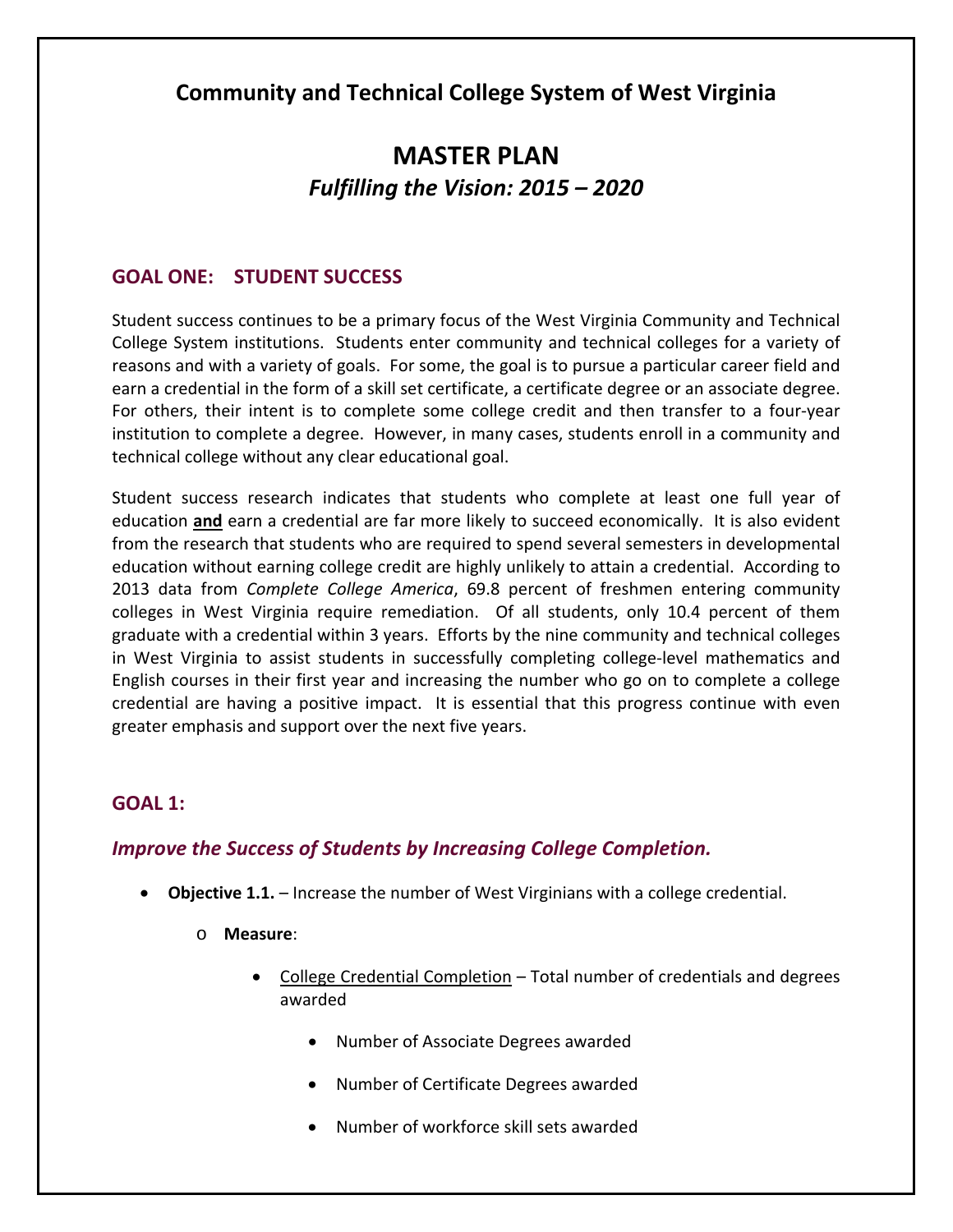- o **Target**: By the end of the 2019‐2020 academic year, the institutions of the West Virginia Community and Technical College System will have increased the total number of Associate and Certificate Degrees awarded by 50 percent and the number of workforce skill set certificates by 20 percent.
- **Objective 1.2.** Accelerate time to degree

#### o **Measures (excluding transfer students)**:

- Credits to Degree Average number of credit hours accumulated by students at the time of the awarding of an Associate Degree
- Time to Degree Average number of years of enrollment by full-time students at the time of the awarding of an Associate Degree
- College-Level Course Success the percent of first-time freshmen who successfully complete the first college‐level math and English course requirements by the end of year one of enrollment
	- Percentage successfully completing first English (writing) course requirement
	- Percentage successfully completing first math course requirement
- o **Targets**:
	- By the end of the 2019 2020 academic year, the West Virginia Community and Technical College System institutions will have reduced the average number of credit hours accumulated by associate degree graduates to 72 and the average number of years of enrollment by full‐ time students to 3 years.
	- During the next five years (2015 2020), 80 percent of all first-time freshmen will have successfully completed the first college‐level English (writing) and math requirements in their chosen programs of study within their first 24 credit hours of enrollment.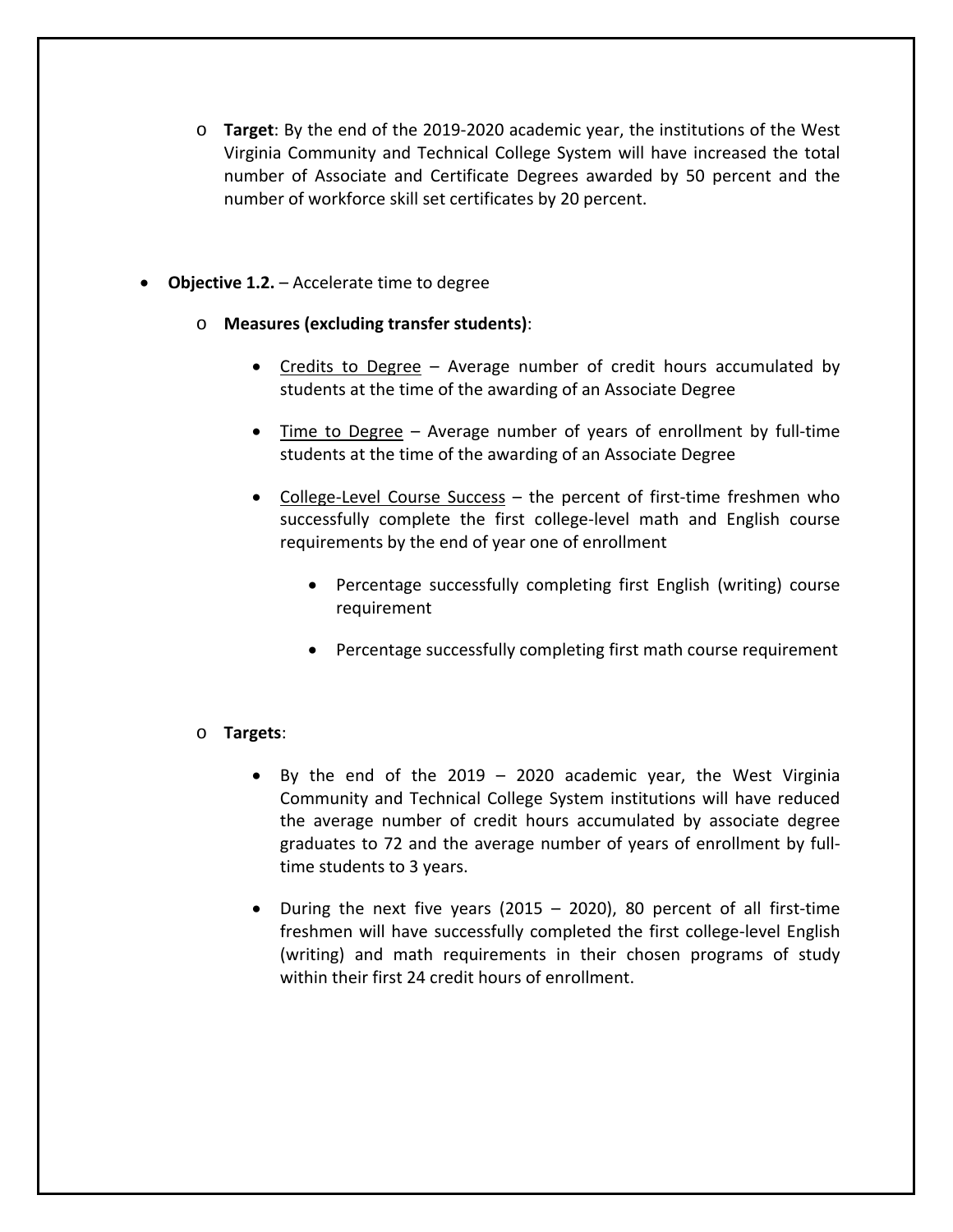- **Objective 1.3.** Prepare students for success in the workplace
	- o **Measures**:
		- Licensure/Certification Passage Percentage of students passing certification and licensure examinations within one year of graduation
		- Employment Placement Percentage of Certificate or Associate degree completers working in West Virginia at least one quarter in the post‐ completion year

#### o **Targets**:

- $\bullet$  During the 2015 2020 planning period, the member institutions of the West Virginia Community and Technical College System will maintain an annual average passage rate of 90 percent by those students taking a licensure or certification exam at the completion of a program of study requiring such exam for employment in the field.
- By the end of the 2019‐2020 planning period, 80 percent of graduates with an Associate or Certificate Degree will live and pay taxes in West Virginia for at least one quarter during the year following completion of their program of study.
- **Objective 1.4.** Prepare students for success who transfer to four‐year institutions.
	- o **Measure**:
		- Academic Preparation Percentage of students transferring who achieve a semester grade point average of 2.0 or better on a 4.0 scale at the conclusion of their first year of enrollment at in‐state four‐year public institutions

#### o **Target**:

 By the end of the 2019‐2020 academic year, a minimum of 80 percent of all students transferring from a member institution of the West Virginia Community and Technical College System to a public in‐state four‐year college/university will have attained a 2.0 grade point average or better on a 4.0 scale at the conclusion of their first year of enrollment at the four‐year institution.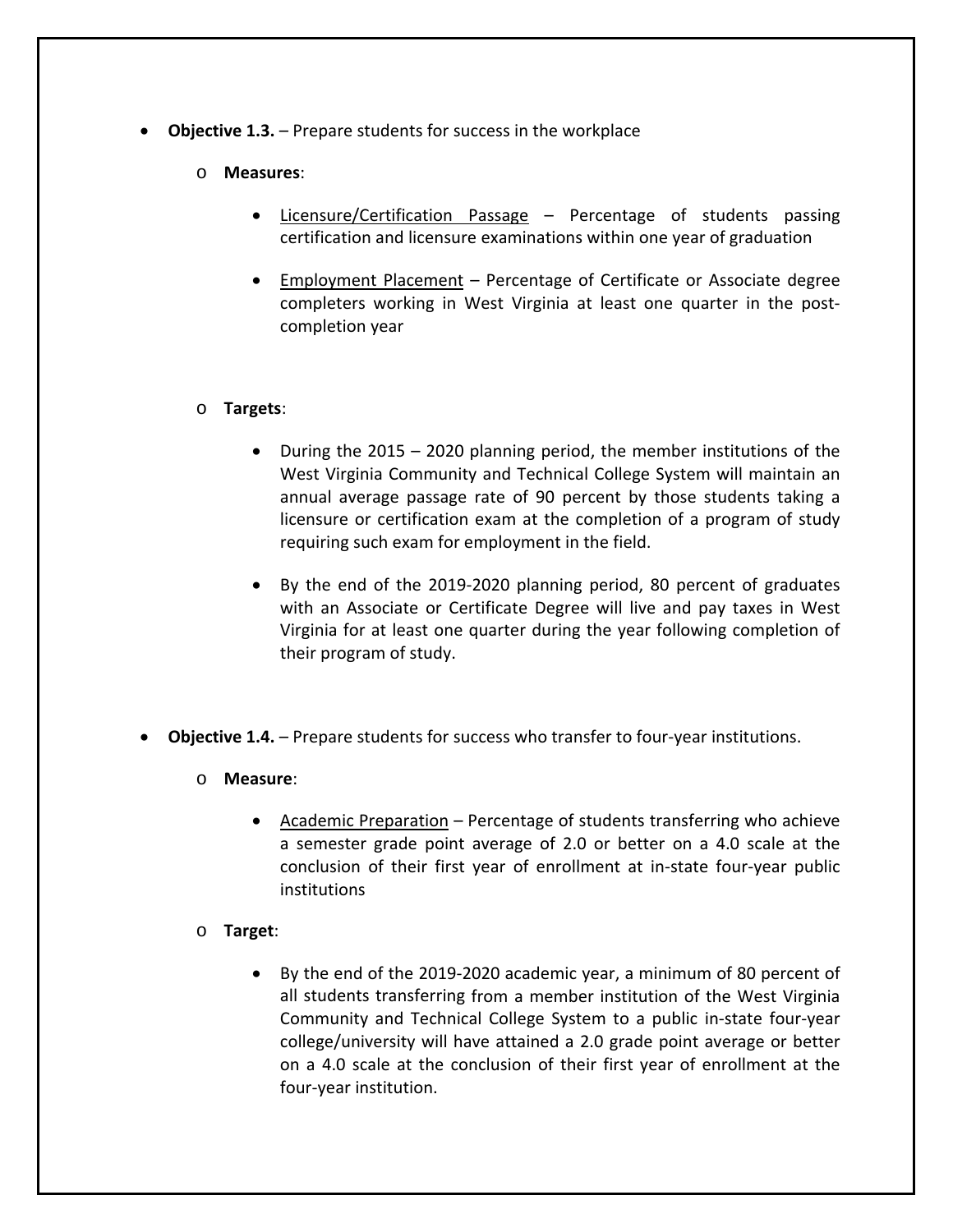#### **GOAL TWO: WORKFORCE**

Since the creation of the West Virginia Community and Technical College System in 2004, its member institutions have made dramatic strides in meeting the immediate workforce needs of employers. These efforts are clearly evident in the data collected each year and reported through the Workforce Development Reporting Matrix. Over the four year period of 2010‐ 2014, these institutions have delivered approximately 3.5 million contact hours of training; awarded 12,460 career‐technical certificate and associate degrees along with an additional 38,313 career‐technical skill set certificates; and served over 500 employers annually.

As impressive as these numbers are, businesses still cannot find enough employees with the right knowledge, skills and training to fill critical jobs. The December 2014 Report *Closing America's Skills Gap‐a Business Roundtable Vision and Action Plan,* states that "a new vision – along with concerted action  $-$  to close the skills gap, enhance education and training opportunities for America's workers, and return our economy to its full promise" is required. Cited as one of the major contributors to the "skills gap" problem is that workers with good fundamental skills "**lack the specialized training needed to fill certain high demand occupations such as advanced welders or energy services technicians."**

Due to the growing skills gap in our own state, it is essential that the institutions of the West Virginia Community and Technical College System understand the job needs in each service district and focus efforts on helping students acquire the skills required to fill those jobs. To do so, the System must continue to strengthen its capacity to develop a competitive workforce that meets the needs of current and future West Virginia businesses.

#### **GOAL 2:**

#### *Meet the workforce demands of employers and enhance economic development efforts in West Virginia.*

- **Objective 2.1.** Meet short‐ and long‐term documented workforce needs.
	- o **Measures**:
		- Contact Hours delivered total number of training contact (clock) hours delivered
		- Career-technical Degrees awarded number of career-technical Associate and Certificate Degrees awarded
		- Skill Sets awarded total number of non-credit skill enhancements, skill sets and advanced skill sets awarded.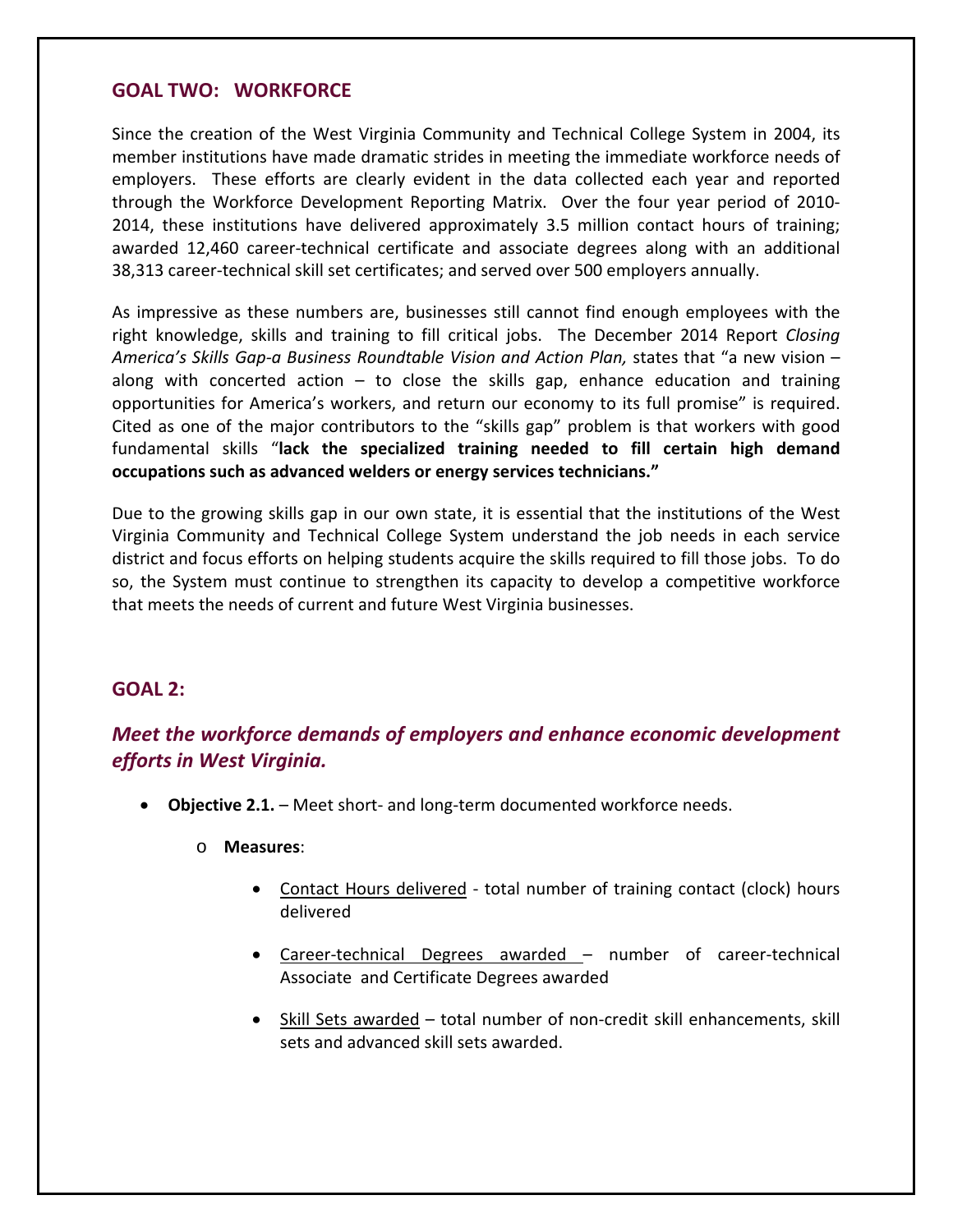- o **Targets**: Over the next five years (2015 2020), the member institutions of the West Virginia Community and Technical College System will have increased the number of training contact (clock) hours delivered by 20 percent; the number of career-technical Associate or Certificate Degrees awarded by 50 percent; and, the number of workforce skill set certificates awarded by 20 percent.
- **Objective 2.2.** Enhance regional economic development efforts.
	- o **Measures**:
		- Employers Served total number of employers directly provided workforce education/training
		- Sector Partnerships Number of regional sector-based partnerships with business and industry
		- Industry Recognized Credentials Proportion of programs which include industry recognized credentials
		- Entrepreneurship Education Number of focused courses and workshops offered in the area of entrepreneurship
	- o **Targets**: By the end of the 2019‐2020 academic year, the institutions of the West Virginia Community and Technical College System will have:
		- Served a minimum of 700 employers;
		- Established a minimum of 27 sector‐based employer partnerships;
		- Included industry recognized credentials in a minimum of 80 percent of career‐technical programs; and,
		- Provided a minimum of 90 focused courses and/or workshops in the area of entrepreneurship.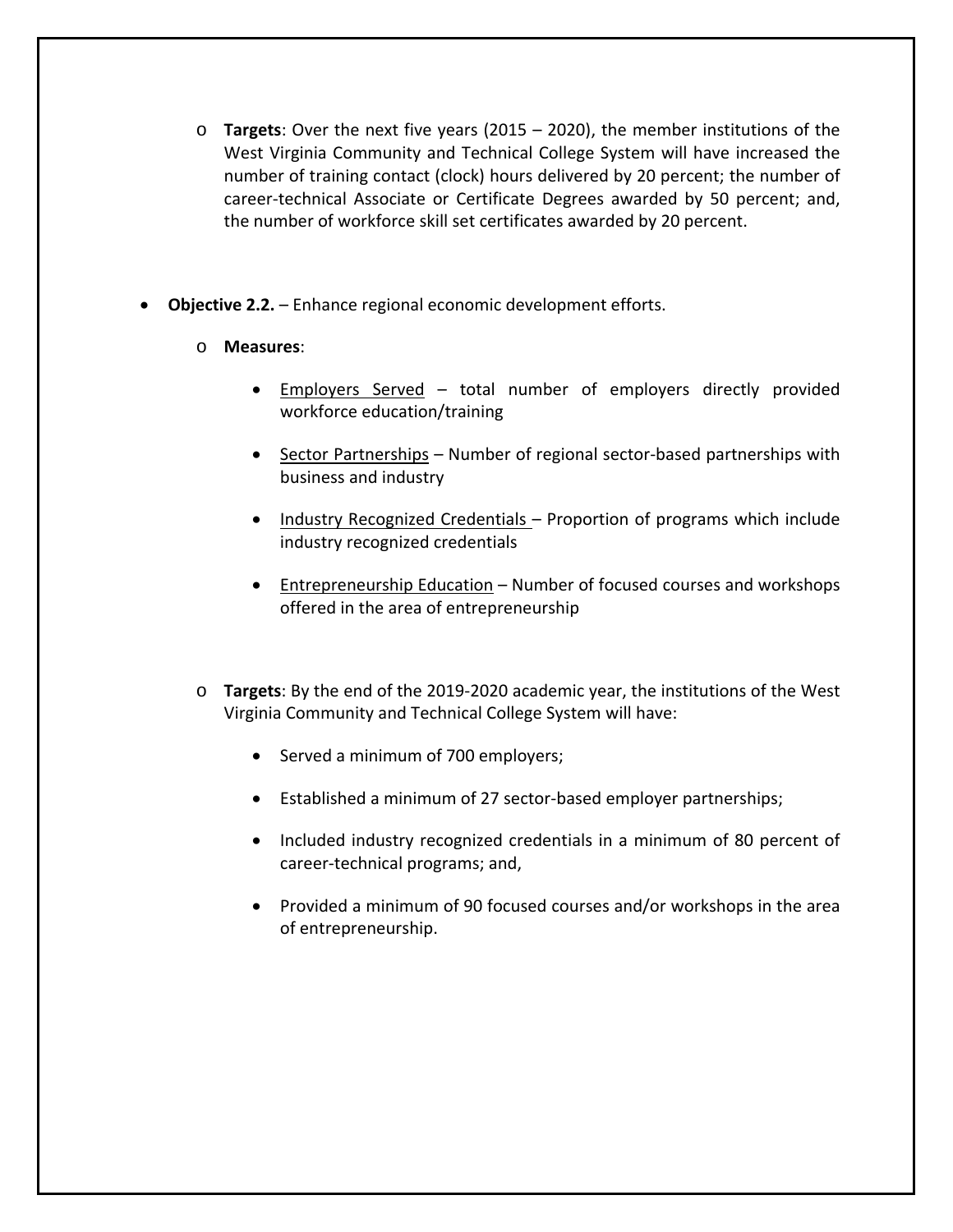- **Objective 2.3.** Provide workplace learning opportunities.
	- o **Measures**:
		- Learn and Earn Number of Learn and Earn (cooperative education) partnerships
		- Paid Internships Number of internships in which students participate and are paid by employers
		- Registered Apprenticeships Number of Department of Labor registered apprenticeship programs in partnership with employers
	- o **Target**: During the five year planning period of this Master Plan (2015 2020), the West Virginia Community and Technical College System institutions will have established a minimum of 27 (average 3 per institution) workplace learning opportunities. These opportunities include Learn and Earn partnerships, Paid Internships and/or Department of Labor Registered Apprenticeship programs in partnership with employers.

#### **GOAL THREE: ACCESS**

Completion of college credentials is not possible for any student unless he or she is able, both financially and geographically, to access the requisite college programs and services to be successful. Although completion of college credentials by more students remains a primary focus, community and technical colleges must continue to provide open access to education and training opportunities and ensure these opportunities are affordable to all. Unfortunately, many West Virginians, particularly adults, encounter a number of barriers that hinder them from accessing post‐secondary education.

According to the Lumina Foundation, the most common barriers are unmet financial need, inadequate academic preparation, and insufficient information, guidance and encouragement. It is the continuing goal of the West Virginia Community and Technical College System to ensure both economic and geographic access for all students.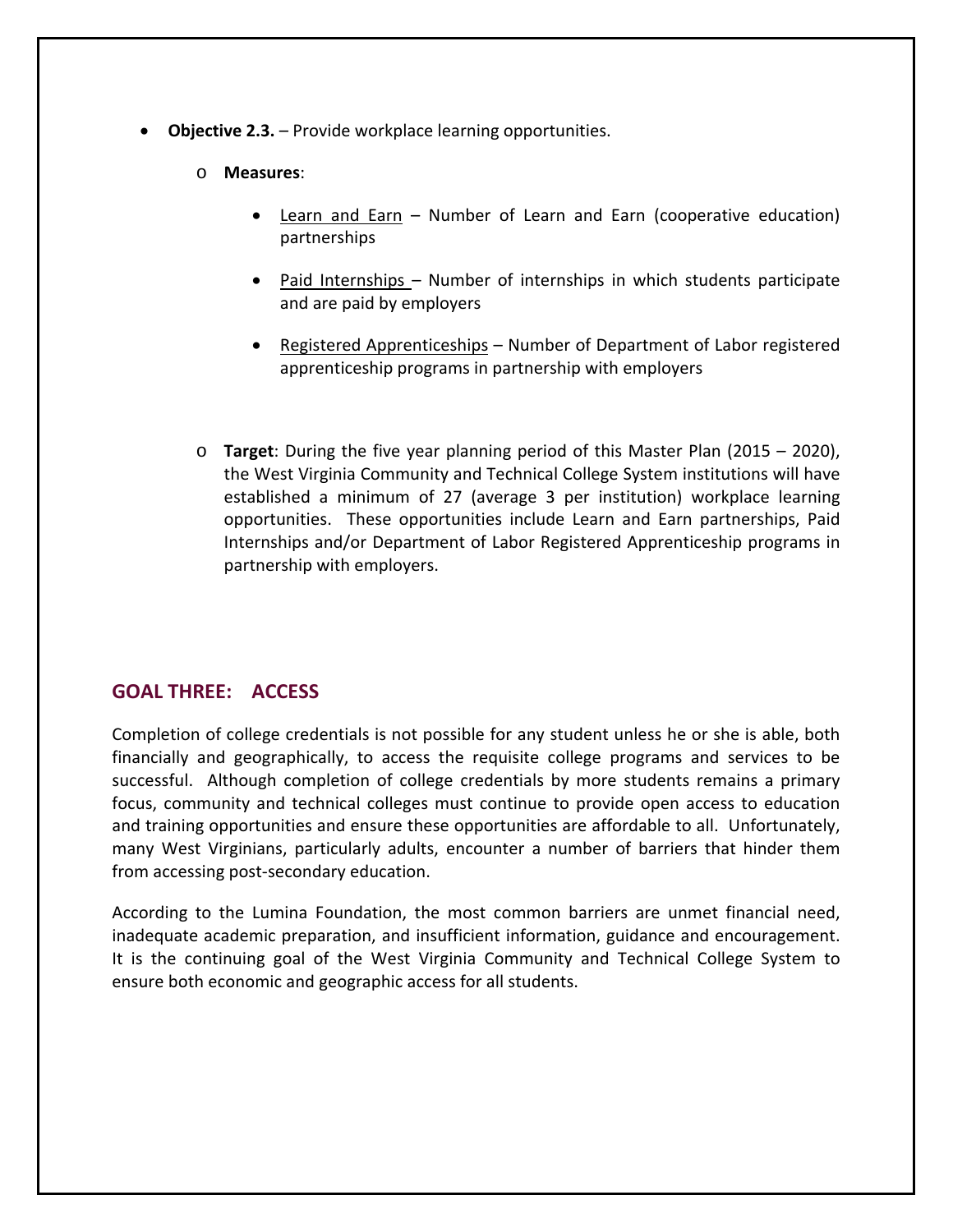#### **GOAL 3:**

*Provide access to affordable community and technical college education in all regions of the state.*

**Objective 3.1.** – Maintain access to educational programs.

#### o **Measures**:

- Headcount Enrollment Total annual unduplicated headcount enrollment in credit‐based programs/courses
- Full-time Equivalent Enrollment Annualized full-time equivalent enrollment in credit‐based programs/courses
- Adult Student Enrollment Total annual unduplicated headcount enrollment of adults age 20 and older in credit‐based programs/courses
- Recent High School Graduate Enrollment Total annual unduplicated headcount enrollment in credit-based programs/courses of those graduating from West Virginia high schools the previous year
- Early Entrance Enrollment Total annual unduplicated headcount enrollment of high‐school students enrolled in college courses
- Veterans Enrollment Total annual unduplicated headcount enrollment of veterans enrolled in credit‐based programs/courses
- o **Targets**: By the end of the 2019‐2020 academic year, the member institutions of the West Virginia Community and Technical College System will have:
	- Increased the annual headcount enrollment to 35,000 students;
	- Increased the annualized FTE to 17,500;
	- Increased the annual Adult (age 20 and above) headcount enrollment to 27,300;
	- Increased the annual headcount enrollment of Recent High-School Graduates to 3,000;
	- Increased the annual enrollment of Early Entrance High School Students to 3,500; and,
	- Increased the number of Veterans enrolled by 10 percent.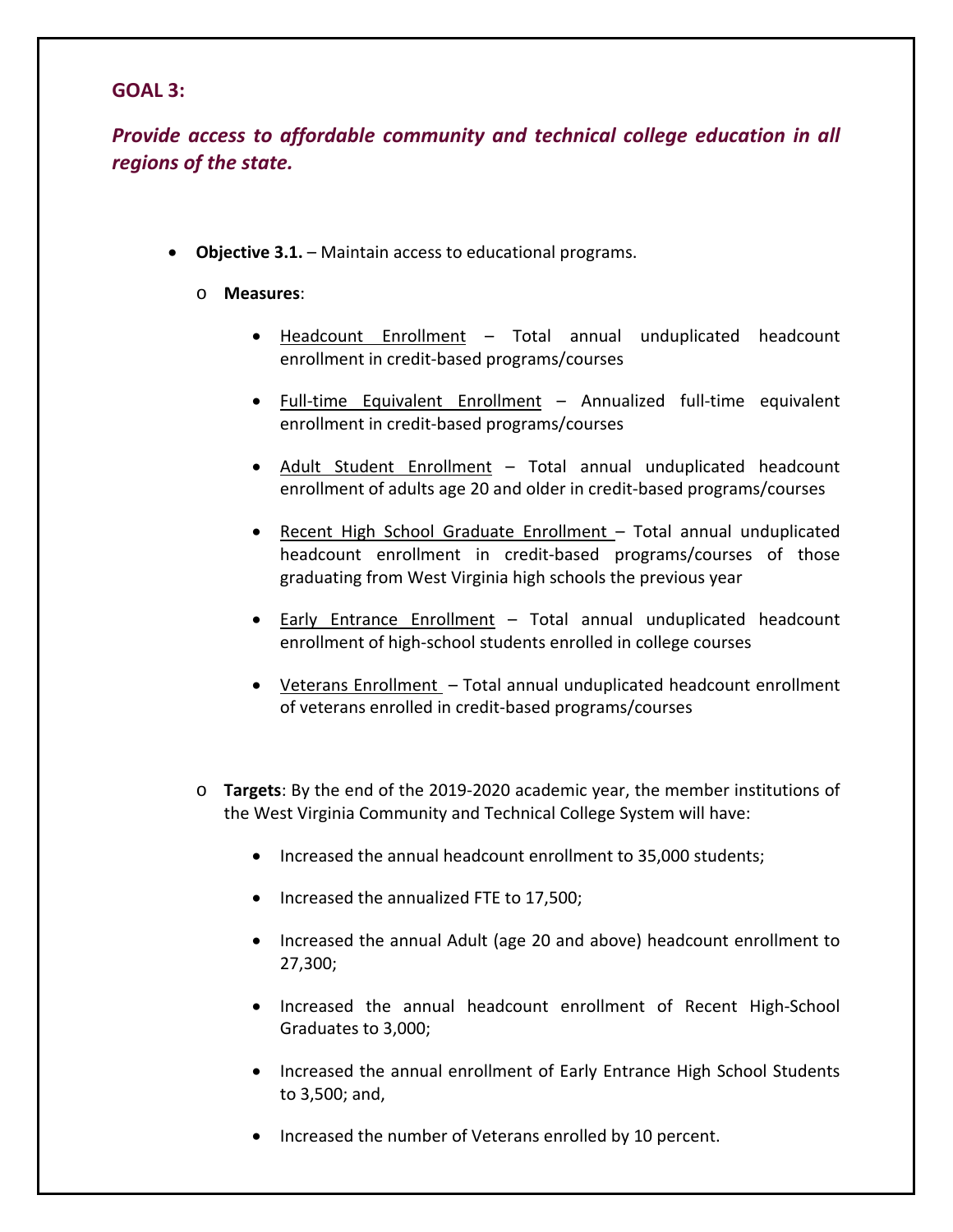- **Objective 3.2.** Ensure affordability.
	- o **Measures**:
		- Student Financial Aid Participation Rate percentage of students receiving any federal, state, or private financial aid excluding loans
		- Tuition Increase Annual percentage increase in tuition
	- o **Targets**: By the end of the 2019 2020 academic year, the West Virginia Community and Technical College System will have:
		- Increased the financial aid participation rate of all students to 55 percent; and,
		- Held tuition increases to no more than the average of 5 percent per year over the five‐year planning period as permitted by West Virginia State Code.
- **Objective 3.3.** Use technology to better serve all regions of the State.
	- o **Measure**:
		- Distance-delivered Course credit the number of academic credit hours awarded through courses in which all or the vast majority (typically 75% or more) of the instruction and interaction occurs via electronic communication, correspondence, or equivalent mechanisms, with the faculty and students physically separated from each other
		- Distance-delivered Programs the number of credit-based Certificate and Associate Degree programs offered in which 50% or more of the required courses may be taken as distance‐delivered courses
	- o **Target**: By the end of the 2019‐2020 academic year, the institutions of the Community and Technical College System will have:
		- Increased the total number of academic credit hours earned through distance‐delivery to 75,550; and,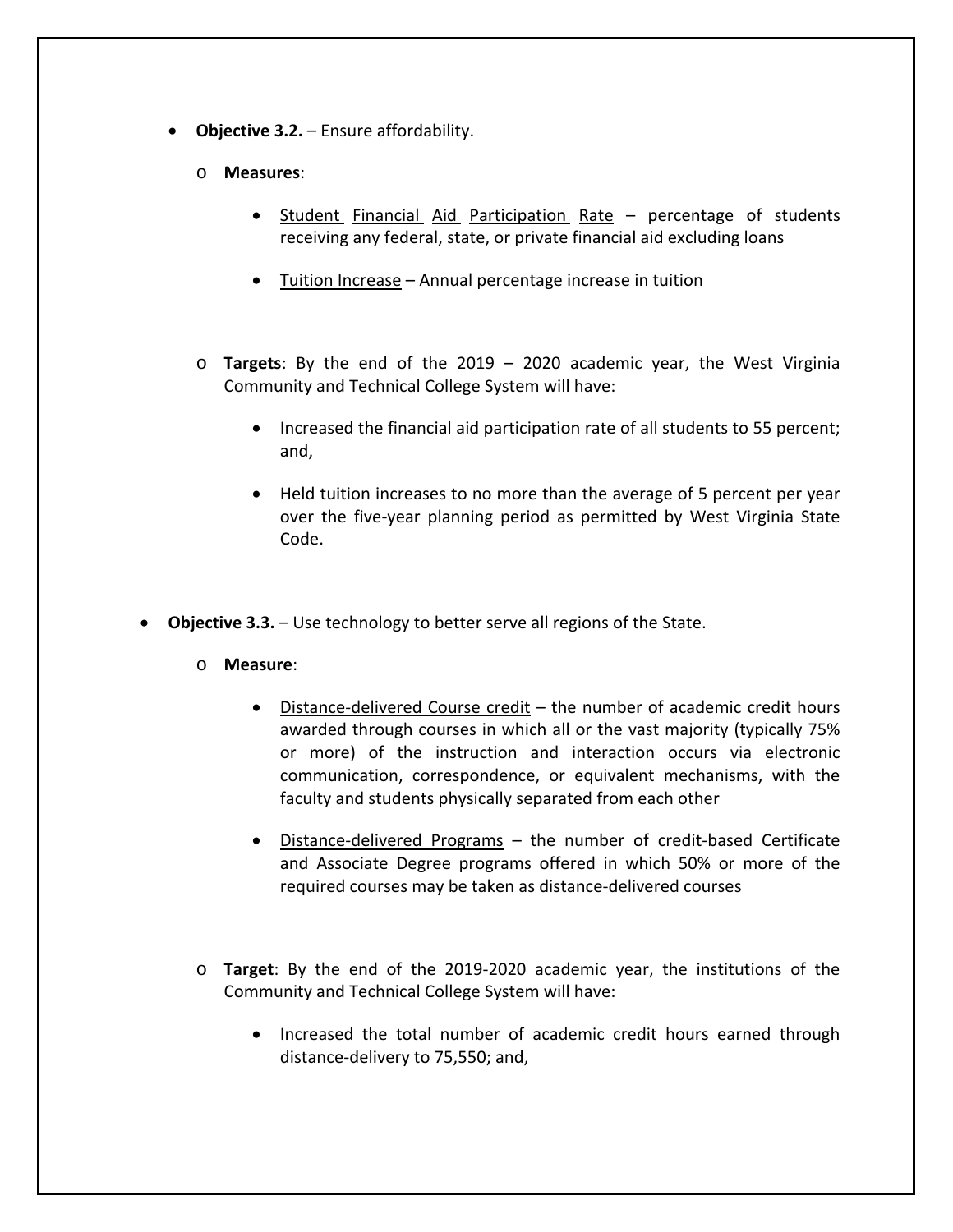● Increased the number of credit-based Certificate and Associate Degree programs offered via distance‐delivery as reported to the Higher Learning Commission by a minimum of 10 percent.

#### **GOAL FOUR: RESOURCES**

To produce more graduates with the general education and workplace skills required for the jobs of the  $21^{st}$  Century economy, and to assist in creating opportunities for economic growth in the state, West Virginia's community and technical colleges must develop strategies that garner additional financial support from both public and private sources. However, it is just as essential that the institutions of the West Virginia Community and Technical College System strive to operate more efficiently and make better use of existing resources during these uncertain economic times. If students are to be served more effectively, resulting in more students completing college credentials, both additional resources and more efficient operations will be required.

#### **Goal 4:**

*Ensure fiscal stability to effectively deliver comprehensive community and technical college education.*

- **Objective 4.1.** Advocate for additional state support.
	- o **Measure**:
		- State Funding Total state appropriations received
	- o **Target**: By the end of the 2019‐2020 fiscal year, the West Virginia Community and Technical College System will have attained at least the SREB per student average in general revenue funding, at each institution.
- **Objective 4.2.** Increase external financial support.
	- o **Measure**:
		- External Funding Total new financial resources leveraged from grants, gifts and contracts through federal government, foundations, and private sector sources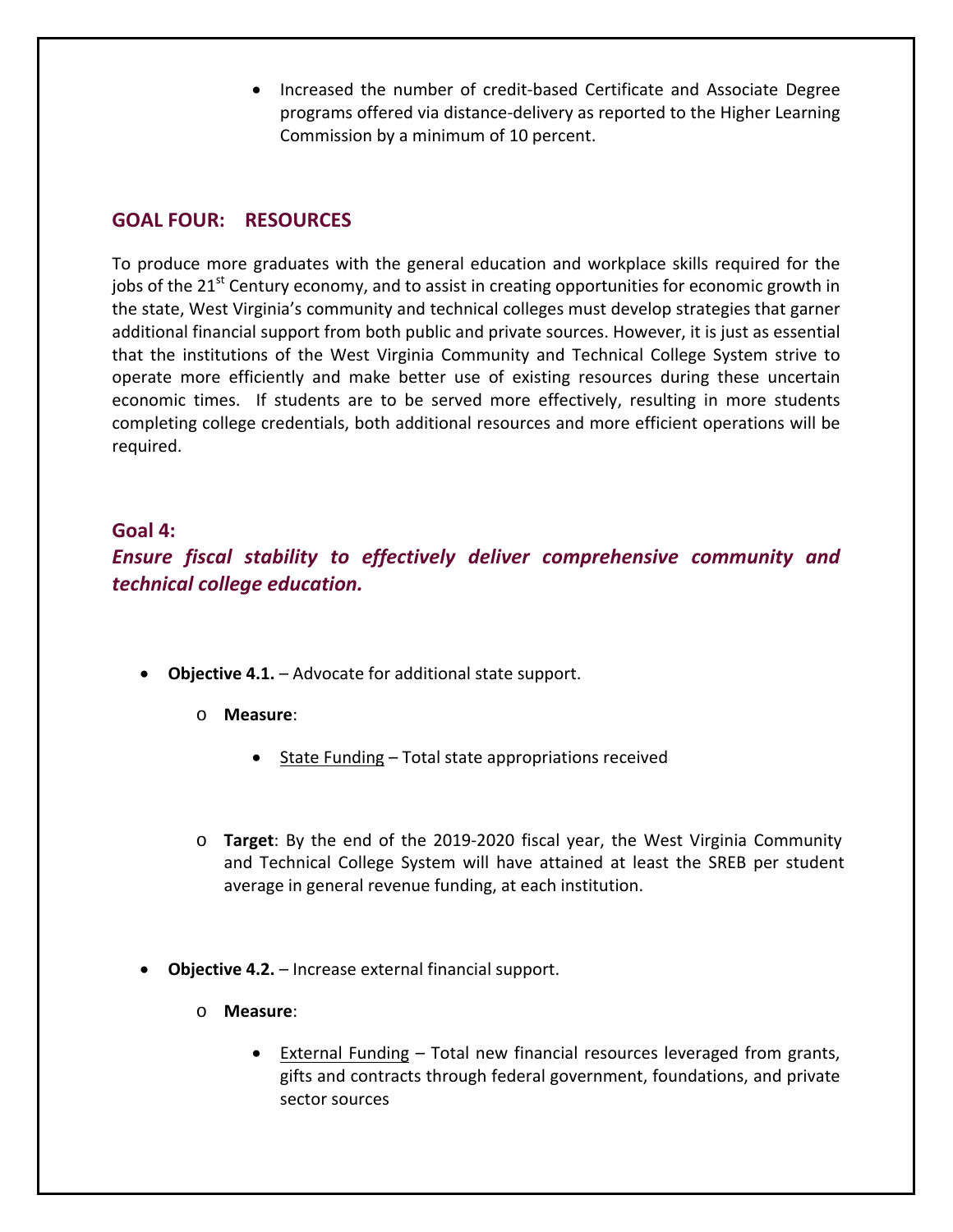- o **Target**: By the end of the 2019‐2020 academic year, the member institutions and System Office will have generated \$25 million in external funding from grants, gifts and contracts through federal, foundation and private sector sources.
- **Objective 4.3***.* Invest in Human Resources.
	- o **Measures**:
		- Faculty salaries percentage of the national average of community and technical college faculty salaries as reported by Southern Regional Education Board (SREB)
		- Classified Staff salaries funding level of the current Classified Staff Salary Schedule adopted by the Council
		- Professional Development activity number of on-campus professional development opportunities provided
	- o **Targets**: During the five‐year planning period 2015 2020, the member institutions of the West Virginia Community and Technical College System will have:
		- Increased faculty salaries to the average for public, two-year institutions as reported by SREB; and,
		- Maintained full-funding on an annual basis of any Classified Staff Salary Schedule adopted by the West Virginia Council for Community and Technical College Education; and,
		- Provided, on an annual basis, a minimum of two on-campus professional development opportunities for faculty and staff.
- **Objective 4.4.** Ensure fiscal stability.
	- o **Measures**:
		- Retention Year-to-Year (fall-to-fall) student retention rate
		- Composite Financial Index (CFI) Score a single score determined through the annual financial audit and reported to the Higher Learning Commission based on a calculation using the combined ratios of the primary reserve, net operating revenues, viability and return on net assets which are converted into strength factors, weighted and summed resulting in a single composite score on a scale ranging from negative four  $(-4)$  to a positive ten  $(+10)$ .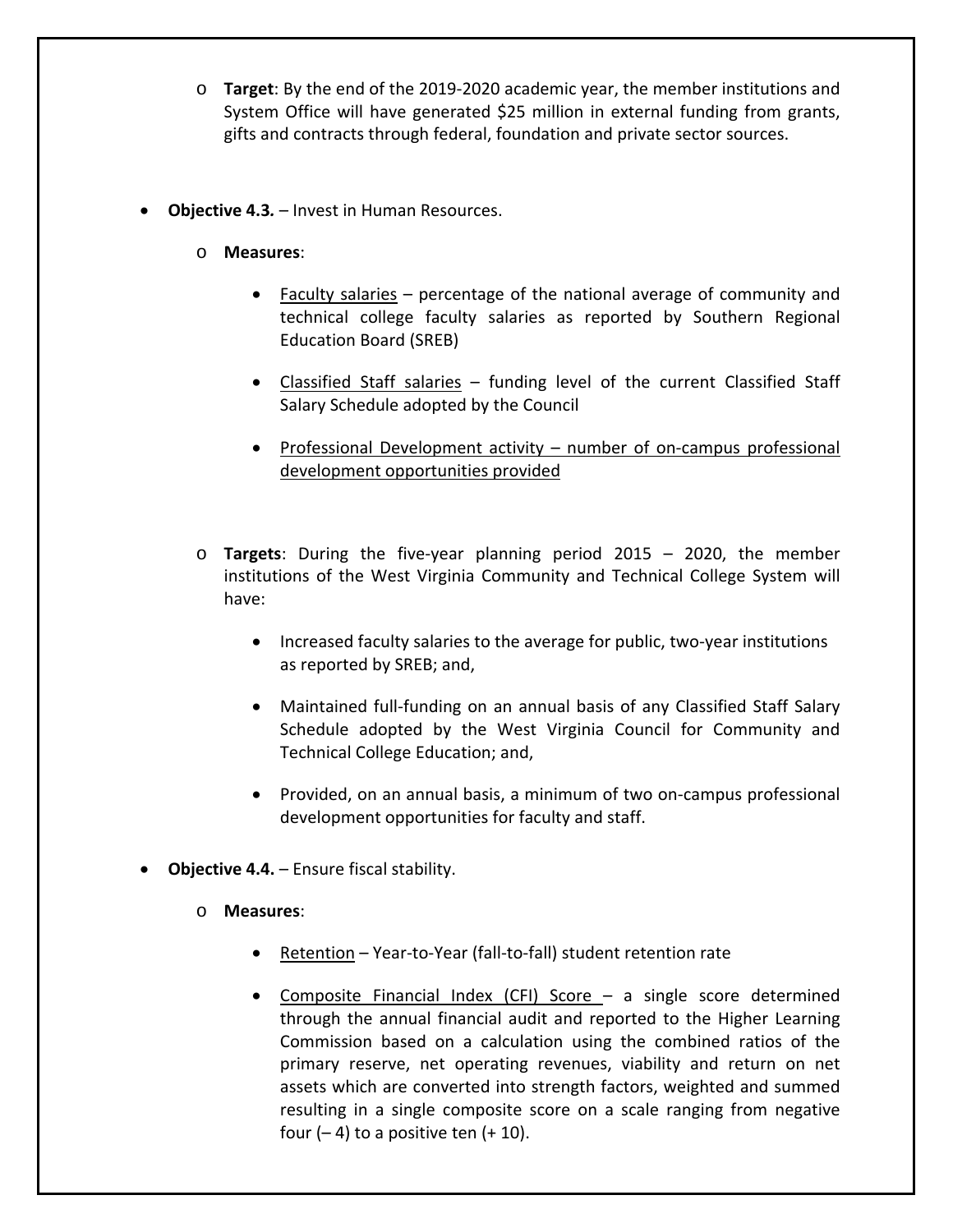- o **Targets**: By the end of the 2019 2020 academic year, each member institution of the West Virginia Community and Technical College System will have:
	- Achieved a 66 percent fall-to-fall student retention rate; and,
	- Achieved a positive Composite Financial Index (CFI) score of 1.1 to 10 on a yearly basis as determined through the annual financial audit process and reported to the Higher Learning Commission.
- **Objective 4.5.** Demonstrate a financial commitment to student success.
	- o **Measure**:
		- Expenditure Priority Percentage of total expenditures devoted to the following categories using GASB standards as reported in annual financial audit:
			- Instruction
			- Academic support
			- Student services
	- o **Target**: The member institutions of the West Virginia Community and Technical College System will, on an annual basis, maintain the combined percent of expenditures dedicated to instruction, academic support and student services at or above the national average for two‐year, public institutions as reported by the National Center for Education Statistics.